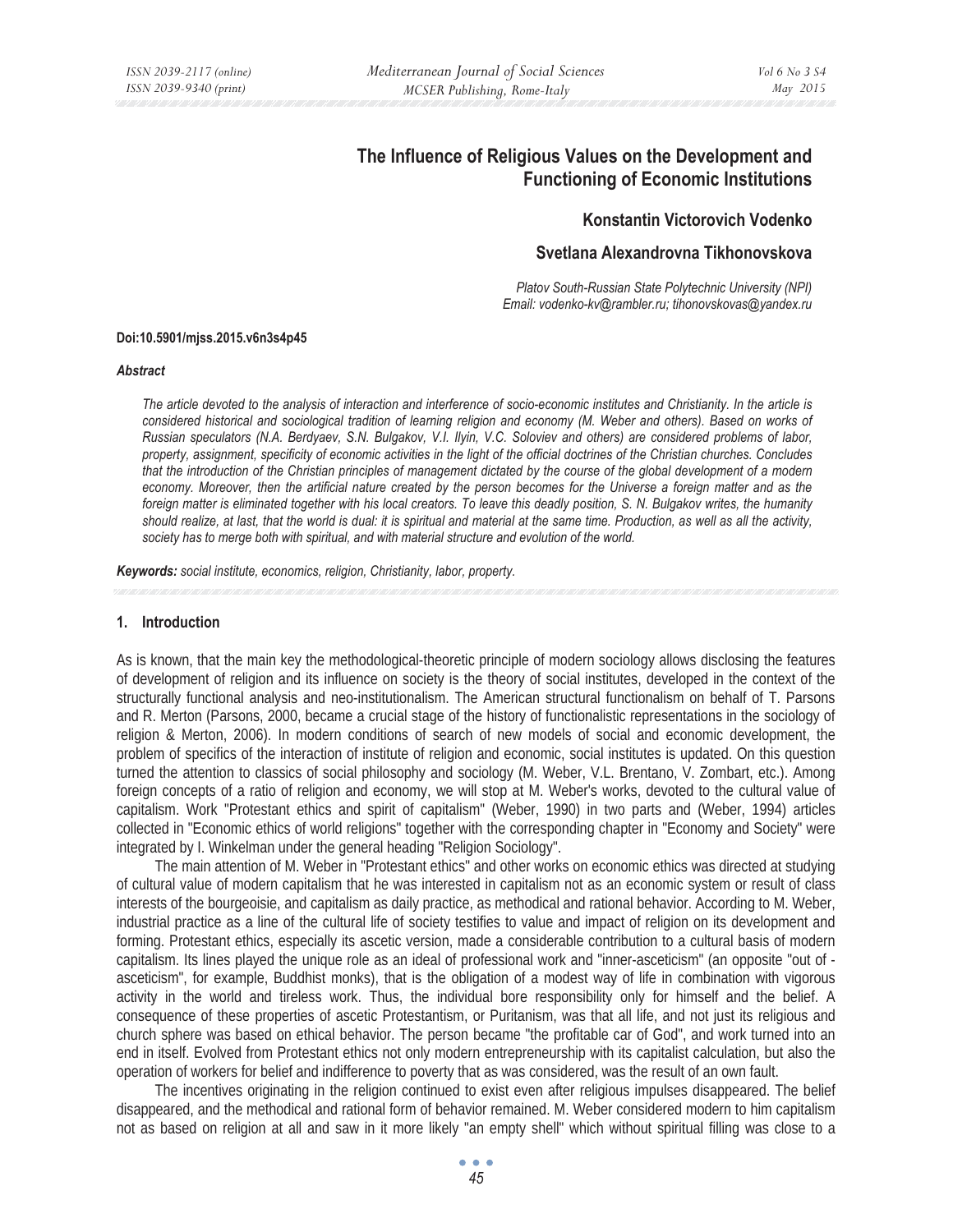mechanical petrifaction. M. Weber's instructions are remarkable that Jews could not lay the foundation of that religious and cultural position that became initial for modern capitalism, and even were opposite it like in the field of economy they are the speculator, but not the rational specialist.

In "Economic ethics of world religions" M. Weber investigated the impact of religions on practical behavior, first of all economic behavior; thus, also communications between religious ideas and social groups were considered. Religious was for it "out of - the everyday"; at least, former cults and religious beliefs consciously and intentionally are located out of a daily context of life. However, if they extend and cover a large number of believers, become 'churches' or sects, they to a certain degree should become more secular again.

# **2. Investigations and Methodologies**

Great world religions as a rule were developed from the magic and ritual beginnings in "rational" doctrines and system of the church. However, sometimes process proceeded on the contrary: from spiritualistic-intellectual ideas to mass magic and ritual cults (Buddhism). If the Judaism, Islam (which Weber does not consider), Puritanism and Confucianism can be considered as religions suitable for worldly life, for the Buddhism, Jainism, a Lamaism and early Christianity typically negative relation to the world. Only Puritanism could break stereotypes and the traditional relation which were inherent to religions in their relation to economic and practical life and even to influence them updating.

M. Weber investigated a question, what layers originally were carriers of great world religions. So, peasants were never carriers not - magic cults, but also predecessors of "bourgeoisie", merchant and trade layers, also always had an addiction to "sidedness" religions with pronounced magic lines. A particular case is Confucianism, as "religion of officials" as officials, as a rule, do not belong to the leading religious groups. The nobility was also rare the carrier of religious ideas, except as in connection with its role in the formation of a community or religious wars (Islam, Sikhs, Buddhist monks-soldiers, crusaders). The Christianity typical religion of handicraftsmen and the city phenomenon was more ancient that is the consanguinity and clans did not play an important role. Thus, if the rural handicraftsmen remaining within some (for example, in India) had a tendency to magic and ritual religiousness, city handicraftsmen were carriers of rational religiousness. The difference consists also that religions of high layers in general legitimated the existing life device while religions of the lower class promised the best lot in the world terrestrial or the world other, rescue, and sometimes and vengeance in the next world.

The designated historical and sociological tradition of analysis of relationship between economy and religion was continued in works of domestic religious thinkers (L.P. Karsavin, N. A. Berdyaev, S. N. Bulgakov, V. I. Ilyin, V. S. Solovyov, etc.) at research of such concepts as "progress", "benefit", "work", when studying influence of religion on relations of production in society. The main ideas of the Russian religious thinkers about the influence of Christianity on the development of social and economic institutes formed "The basis of the social concept of Russian Orthodox Church".

The progress of society is saturated with contradictions. In moral aspect in it two poles – the good and evil are continuous. All history of a civilization is the history of the fight of classes, the people, and the states. In this battle, that sometimes hidden or open, overcomes the evil in a result. Such course of history was inevitable, both bourgeois economists, and founders of the scientific communism claim. So hundreds of millions people for the millennia were sacrificed progress, in the victim to that "bright future" which tempting contours for centuries soared in the inflamed imagination of progressive secular thinkers which ideal design and remained the ghost departure for the historical horizon. Therefore, instead of fantastic El Dorado from a flame of civil and international wars came up only societies with new forms of operation and social oppression. So public progress performed due to disasters of a people at large naturally generated fascism – ideology and practice of enslavement of the people the nations standing on the advanced boundaries of scientific and technical progress.

The Christianity opposed to the economic concept of secular society the economic theory. Its essence makes not progress (scientific and technical, economic, any other), and the benefit, good. The benefit is the growth of spiritual and material wealth of each person, each class, each nation, improvement of quality of life of all people, and not just stood apart from the people of social elite. Achievement of the benefit, undoubtedly, assumes growth of intelligence, improvement of a method of production, but not as end in itself, and as an instrument for ensuring of a universal peace and well-being, general prosperity and happiness. It is a priority for the benefit – not intelligence, but ethics. Ethics space, social and personal.

Having left primitive society in which communistic regulations of life dictated living conditions, the humankind created a perfect economy based on labor division and began the fast accumulation of riches. The distinction of people on intelligence and a kind of activity, managerial and primarily work executive should not have given division of work into work, on Christian canons, to property stratification of people. Had to use the benefits of progress all. Virtue blessed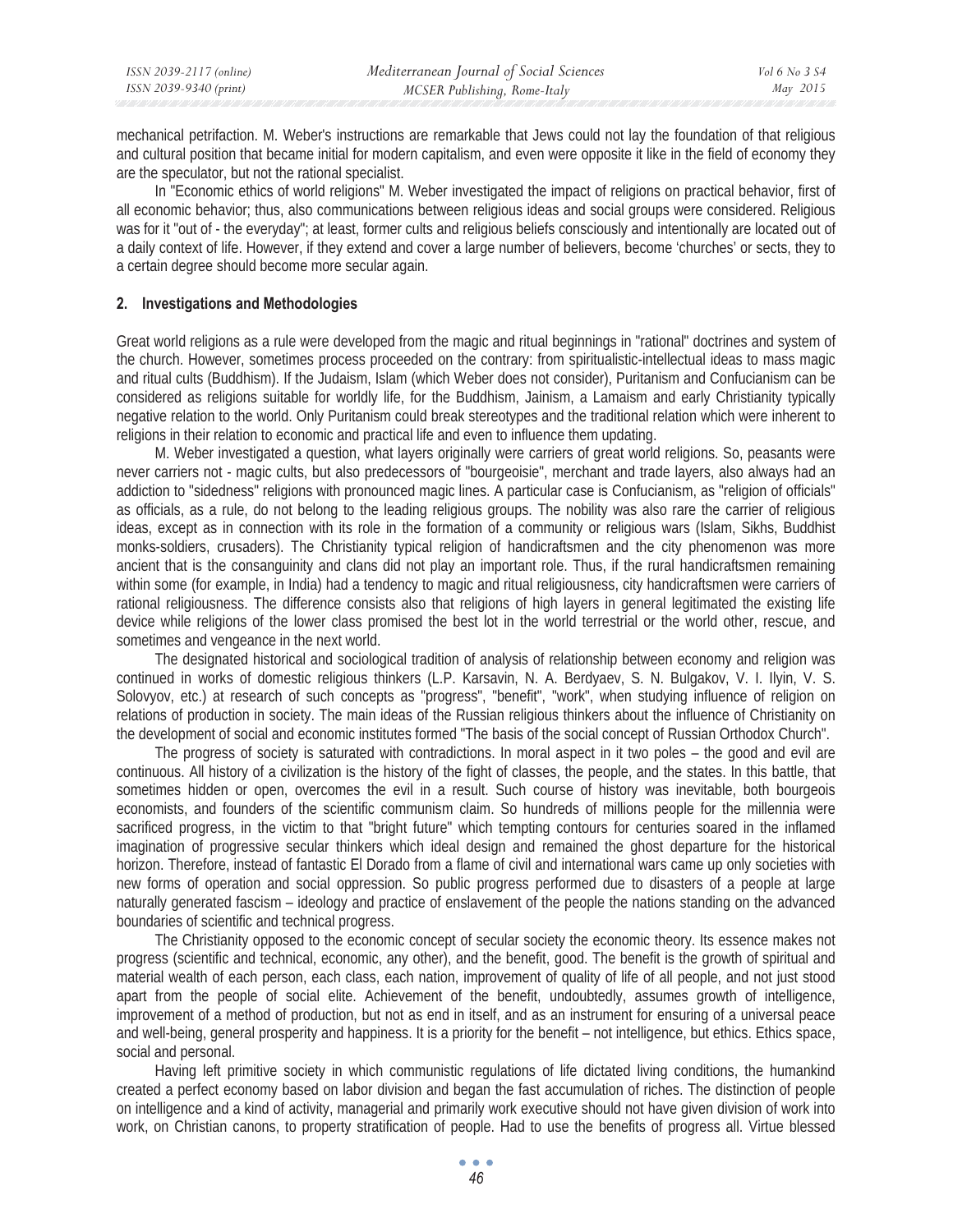Augustine wrote, "Does not dress up in purple togas, does not shine with luxury, and wears a raincoat of the beggar". Material welfare, freedom and equality of people irrespective of the fact, which they take a place in production hierarchy, would provide true honor to leaders of the people, the maximum labor activity of each person, outstanding cost efficiency of a social production. However, religious virtues were roughly trampled by the breeding top, which stood apart from the people. There was a stratification of society into antagonistic classes. In addition, it started being shaken antagonism. Slaves were not interested in the development of economy, broke instruments of labor, and sometimes rose. Massive forces and means were distracted from socially useful work, thrown for implementation, not of the creative purposes. Feudal and capitalist societies only increased scales and sharpness of antagonism. In the wars replacing each other the most productive labor power perished, enormous material values were exterminated. Not for the purpose of creation and for the purpose of destruction also the best achievements of scientific and technical progress were often used.

This radical defect is inherent also in modern society. Significant growth in material wealth was followed in the XX century by the growth of cruelty, crime, debauchery, in spirituality unknown earlier. Life once again confirmed the validity of words of the apostle Pavel: "Wisdom of this world is madness before God" (1 Box. 3: 19). N. A. Berdyaev wrote: "The terrestrial spirit of the mankind which went on the way of a serpent hypnotized the person tempting idea of progress and the earthly paradise approaching at the end of growth, and the person that did not notice madness of the service to development and the subordination of lucky individuals of the future paradise was so seduced. Progress blossoms on a cemetery and all culture of the improved mankind are poisoned with ptomaine" (Berdyaev, 1989, p. 123). Modern production, "Bases of the social concept of Russian Orthodox Church" state, "promotes the improvement of material living conditions of the person. However, seduction by achievements of a civilization deletes people from the Creator, conducts to the imaginary celebration of mind aiming to equip terrestrial life without God. Implementation of similar aspirations in the history of humanity always ended tragically.

In the Scripture (Bible) it is told that Cain's descendants were the first builders of a terrestrial civilization: Lamech and his children invented and made the first tools from copper and iron, figurative tents, and different musical instruments, they were ancestors of many crafts and arts (Genesis. 4: 20-22). However, they together with other people did not avoid temptations. "Any flesh perverted the way on the earth" (Genesis. 6: 12), and therefore at the will of the Creator the civilization of Kainite's is completed by a flood".

Work as the benefit, as a virtue has, according to the social doctrine of Christianity, three main aspects.

Work first is urged to be an essential part of space evolution. "From the Christian point of view, - emphasize Bases of the social concept of the Russian Orthodox Church (ROC), – work in itself is not unconditional value. It becomes blessed when is co-working to the Lord and promotes the execution of his intention to the world and the person". Work that makes society richer, but destroys nature - this is the cosmic evil. Therefore conducts humanity to death. Also dreams of a blissful life without effort, about the fantastic earth where the dairy rivers in a land of milk and honey, about paradise in which boundless idleness reigns flow, are so harmful. Space trade does not suffer "parasitism", it eliminates useless from the foreordained evolution of the Universe. Real meaning of the life of the person noted I.A Ilyin, that consists "In work over creation of the God's Kingdom", in work in which the person comprehends all greatness and beauty of the world and starts feeling the tool of the highest forces" (Ilyin, 1993, p. 317, 320). Such religious concept of work is inherently incompatible with the bourgeois concept of the civil society, which turned the person into the center of the universe, and his egoism - in a basis of all social and economic system.

The person rejected this celestial concept of work. Instead of the creativity to enter objective evolution of the nature, it began its "conquest" and injurious consumption. The business case of consumer society with its market regulator extended by the West worldwide. Only having replaced model of the economy based on uncontrollably growing consumption of natural factors with the essentially new model, has been included it in "universal fabric", the humanity will provide the future.

Work secondly is urged to become a basis of truly humane society. Reminding this common truth, the church emphasizes: interaction of people in the course of work has to be based not on egoism and mercantilism, as now, and on virtue, on care of the general benefit and disinterested mutual assistance. The religion estimates each person, each class, each nation in social aspect not so much of their contribution to creation of real wealth, how many on, whether they not in words, and in practice provide an achievement of peace and a consent, the society, material prosperity, safety and confidence in the future to each person. The abundance of goods at the poverty of considerable part of the population and subjects is more at its extinction, there is not a benefit, but the evil. Neither self-interest nor national egoism, but sincere goodwill and mutual assistance has to dominate the international scene. Church learns that merge of interests of the nations cannot occur on purely economic basis – it demands their preliminary moral, world outlook, religious consolidation.

The statement of public virtue has the second side – fight against the evil, initiative, competent and consecutive.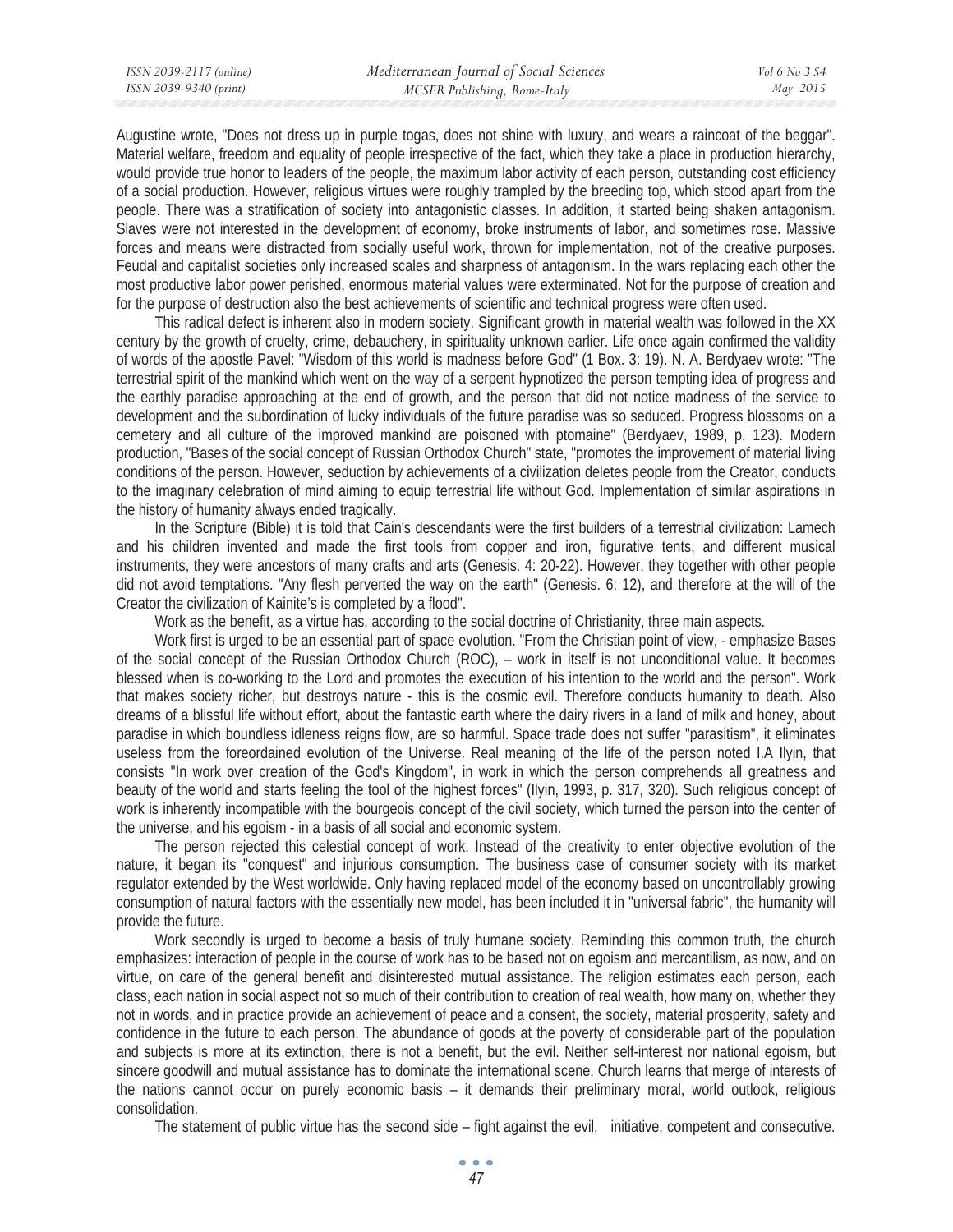The egoism and mercantilism deprived of moral bases inevitably generate corruption, organized crime, the aspiration to eliminate the competitor for what any methods are sometimes used, up to custom-made murder. Nonresistance to the evil is justified only in the field of private life, learns church. In society, it would mean de facto clearing of an area for an evil celebration. It is necessary to remember also that in the economy, as well as in other areas of public life, angrily, as a rule, it puts on make-up under good. "Round lust of a profit, round self-sufficing love to money, – N. A. Berdyaev notes, – one of the most phantasmagoric is created (i.e. elusive – a bus) the worlds, that are torn most off from the world of reality from life. Such phantasmagoric world is the world of capitalism, the world of banks, the exchanges, paper money, checks and bills of exchange, advertising, the competition and a pursuit of easy money. This fantastic world lives under the law and did not interested in to know the Scripture, is creation of human lust, egocentric passions in which the person loses freedom and the God's image" (Berdyaev, 1993, p. 162). The huge octopus who accepted the global sizes closed by a trade secret serves only those who has the capital; that is a small minority of the population.

In dialectics of the good and evil, the church allocates one more aspect. "Against God, – N. A. Berdyaev writes, – Rebelled doesn't only the evil, but also kindly, incapable to conciliate with the fact of the existence of the evil. The atheism has the roots not only in the evil, but also in good" (Berdyaev, 1993, p. 37-38). When life becomes intolerable, at large people often rises and starts destroying agents of the social evil. However, private interests still are predetermined by the behavior of each person; a victory oppressed over oppressors of anything in principle does not change. Social poles are only interchanged the position. The paradox is that the oppressed will never prevail because, in the moment of victory, they become oppressors. "Moreover, therefore no external revolutions in the provision of people correspond to the radicalism of the revolution announced by the Gospel … The morals of the God's Kingdom are not similar to morals of the world fallen, being on each side of the good and evil" (Berdyaev, 1993, p.105).

Work thirdly is urged to become a basis for forming of the new person. The person who consciously joined in space evolution as its creative element. The person is capable to create real free and happy society.

The social qualities, we will remind, the person acquires knowledge by social inheritance. "… In private life all its valid contents turns out through the public environment and anyhow is caused by this state, – V. S. Solovyov wrote. – In this sense, it is possible to tell that society is the added or expanded personality, and the personality – squeezed or concentrated, society" (Solovyov, 1988, p. 285-286). So the society which wallowed in defects created everyone entering into it since the birth just like the. Moreover, the person who is brought up sinful established and strengthened, in turn, vicious society.

To get out of this deadly circle, the religion learns, the person has to join qualitatively higher – church community – in which it will find examples of other behavior, samples of a brotherhood, love and virtue. To the society founded on Avidity and lust, the person has to oppose the moderate consumer asceticism, which is lit up by the growing spiritual wealth. In each person, huge energy is concentrated. Placed at service to individual, class and national egoism, it eventually conducts to death and the person, and all society. Voluntary placed at service to people and objectively included in the evolution of the world, it provides the original progress of humanity, happiness, safety and immortality of the personality. One of these ways the person chooses himself.

Such is a basis of the religious concept of work. Secular society rejected it. Therefore, it was implemented, in that measure in what it was possible to be made, in religious, economic communities.

Relations of production are; I will remind, the relations that objectively develop between people in the course of joint work. In their structure, the science usually allocates as the primary relations of property, the relation of an exchange of activity and the distribution relations. What their religious interpretation and what impact the church has on their forming and evolution?

The property is free (fixed in the state right) ownership, use and the order of spiritual and material production factors. Property, V. S. Solovyov notes, is concluded in the being of the human person. It includes first of all me: my thoughts and emotions that I can transmit or not give another; my body of which without my voluntary consent nobody has the right to dispose. The Christianity initially opposed the transformation of the person into the property of other person, resolutely condemned slavery. Complete the happiness will be possible only in that life, Augustine wrote, "Where anybody will not be a slave any more". Nobelium of the slaveholding Roman Empire, the business considering murder of the slave natural and legal, the Christianity declared: do not kill, because the slave – the same image and God's similarity, as well as you. Also do not exhaust him with back-breaking toil: "Six days work and do any your things, and day of the seventh – Saturday – to the Lord, your God: do not do it any things neither you, nor your son, neither your daughter, nor your slave, neither your slave, nor your cattle, the newcomer, which in your dwellings: because in six days the Lord created the sky and the earth, the sea and everything that in them, and in day of the seventh rested." (Exodus 20: 9-11).

Proclaiming at the beginning of our era divine right of every person to liberty, the Church sought to introduce it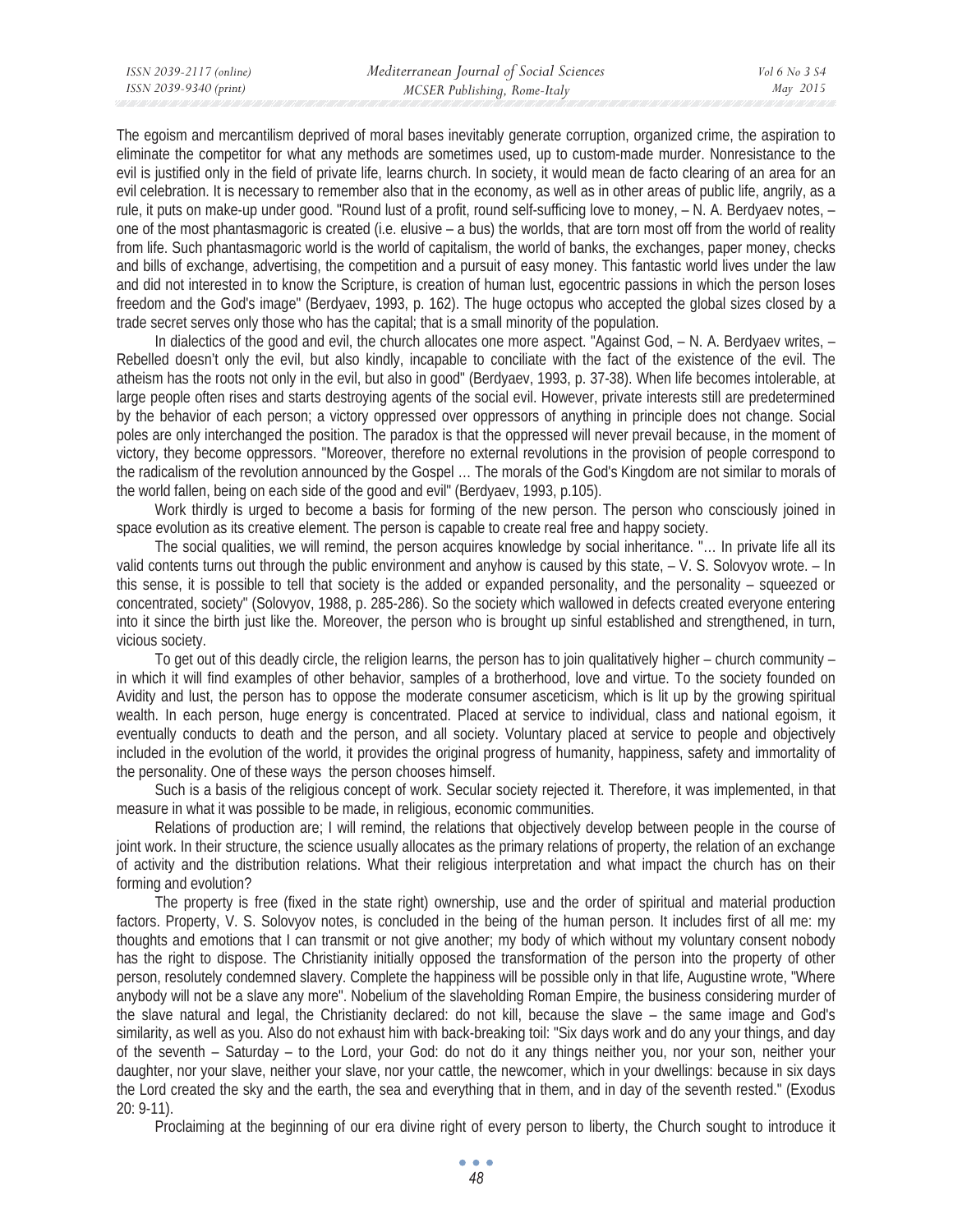everywhere in life. Moreover, sometimes made enough significant progress. The Russian Orthodox Church in the X-XIII centuries made in the Russian society "such resolute change which one was enough to make for church room among the main forces creating our society". The church, first, entered into the customs regulation of the charitable release of slaves according to the will. The church, secondly, established three cases of obligatory issue of the slave (lackey) on freedom: 1) The slave, begot children from own master, to his death he was surely released together with the begot children. 2) The free person who made violence over others uniform thereby did him free. 3) Slave or Servant who has suffered injury through the fault of their master became free.

The property of the person on the body and intelligence finds the natural continuation of its things, in property of the person on the tools which are switched on in its work, raw materials, materials and other means. The modern social concept of Russian Orthodox Church says: "The Church recognizes the existence of diverse patterns of ownership. The state, public, corporate, private and mixed patterns of ownership in the different countries received different rooting during historical development. The church does not give preference of any of these forms". The social doctrine of Catholicism accepted on the Second Vatican cathedral, provides: "The property and other forms of a personal authority over the external benefits promote expression of the personality, giving it the chance to show the responsibility in society and economy … The private property or some power over the external benefits provides everyone the sphere of a necessary personal and family autonomy. They should be considered as manifestation of human freedom … Forms of such power or property are nowadays different, and their variety does not cease to extend …" (Casanova, 1973, p. 330). Vatican recognizes that "the state can have property on tools and means of production if they are a source economic power that is inadmissible to transmit to private hands, without risking to endanger general welfare" (Grigulevich, 2003, p. 328). Thus notes that any pattern of ownership has to bring the economic goods to all people. The same understanding of property is inherent in other world religions.

Outstanding representatives of the Russian Orthodox philosophy allocate in property some more essential properties.

They, first, proclaimed priority in property not its material, but its spiritual party. "A problem of a private property, – I.A. Ilyin emphasizes, – is brought together to such understanding to a question, whether it befits to have to this creative spiritual center on the earth the certain strong, material nest provided to it and provided behind it - a nest of his life, his love, a child-bearing, work and a free initiative?" (Priests & Shmelyov, 1991, p. 274). The possibility of creation of such material "nest" for the manifestation of human love and virtue it has to be provided to everyone and the state has to preserve it strictly. Such "nest" can expand both in collective, and in the national economy, and all this economic system has to have reliable protection.

They state, secondly, that work and property are continuous that "work, them making" is recognized as the basis of property (Solovyov, 1988, p. 433). V. S. Solovyov proclaimed illegal the property received by military capture, nationalization, privatization and other unearned, unjust way. In this divine world order, he wrote, there is only one exception - the right of hereditary property. It is necessary for preserving of a succession of the management of production as an essential condition of economic development. However, the law of succession should not generate the social group conducting a mainly parasitic way of life due to the inherited wealth.

The Russian religious philosophers, thirdly, focus attention that a source of the property is not so much work, how much material from which the consumer goods are made. That only use of the objective laws inherent in an object of the labor allows the person to make its transformations successfully. The property has to enrich, but not impoverish the surrounding nature. In addition, the creation of each new subject, as well as all the second, artificial life, has to bring the benefit of space and social environment, in God's trade.

The relations of an exchange of activity are the relations generated by public labor division. The secular political economy allocates in this sphere of economy an exchange of activities for "vertical" – between work managerial and work executive (work intellectual and physical) and on "horizontal" – between different producers of products. The religion considers such division reasonable, however not complete. In the field of an exchange of activity, it allocates as its primary ontological, transcendental aspect. The world develops according to the program set by the Creator. A task of the person to comprehend the logic of its development and to occupy the corresponding niche in space labor division. In the Universe one Subject of Management - God. Its "Constitution" has direct action. All people, whatever place they took in the system of a social production, have to follow his Pleasure first of all. All economic regulations that are not corresponding to the foreordained logic of the development of the world have to be brought into accord with it at all levels and on all links of a social production. This requirement was trampled by people on ignorance or sinfulness. They until now try to subordinate evolution of the world to the carnal, egotistical interests.

The relations of an exchange of activity include, secondly, an exchange of activity between managerial (intellectual) and executive (physical) work in society. Department of mental work from the physical was essential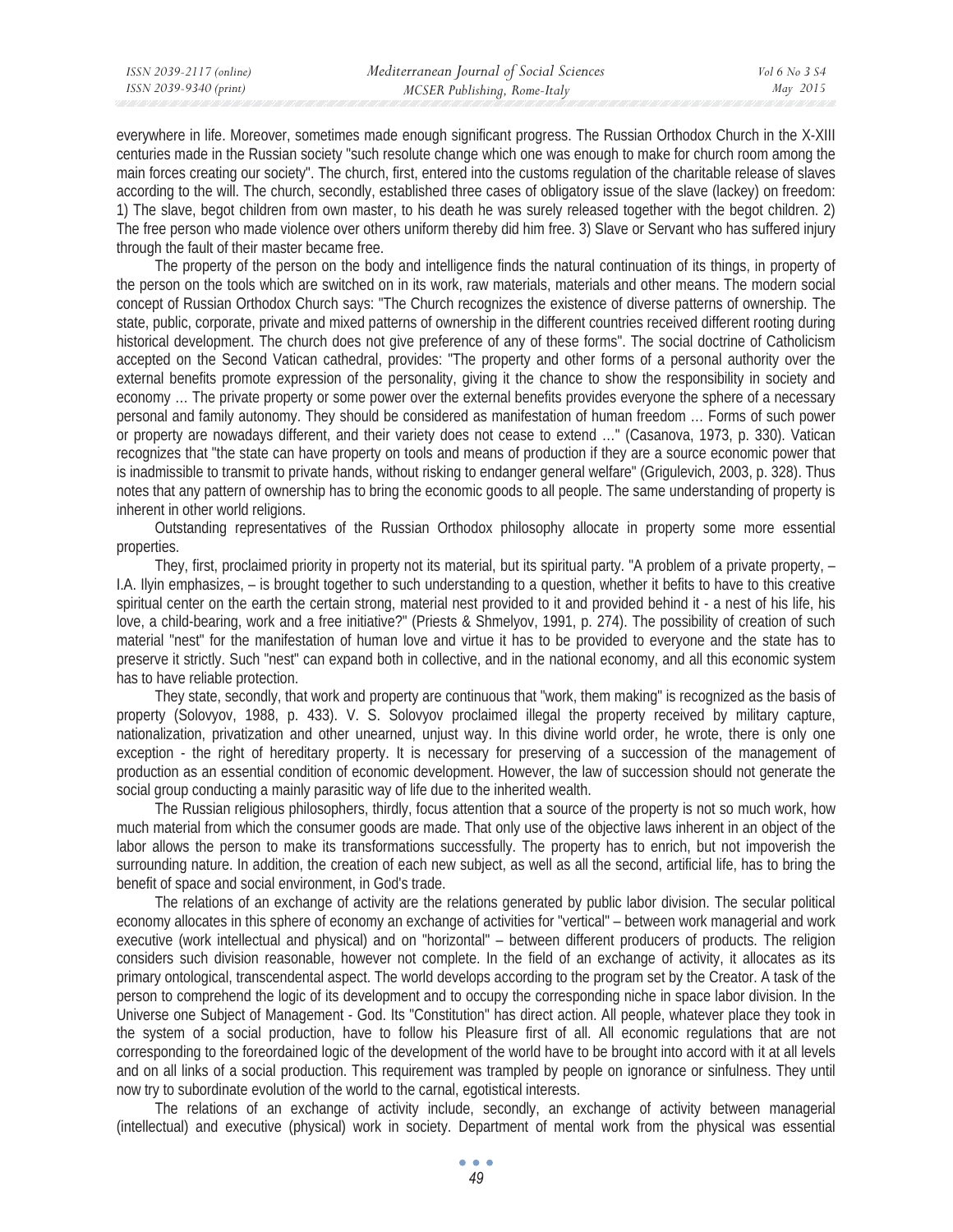| ISSN 2039-2117 (online) | Mediterranean Journal of Social Sciences | Vol 6 No 3 S4 |
|-------------------------|------------------------------------------|---------------|
| ISSN 2039-9340 (print)  | MCSER Publishing, Rome-Italy             | May 2015      |
|                         |                                          |               |

premises of economic and all social progress. It led to the creation of large-scale irrigational constructions, to sharp raising of the standard of farming, craft, trade, to the transformation of tribes to nationalities, to blossoming of arts and forming of science. The management of production objectively passed from society to theirs most prepared elite. Under laws of God public elite have to use the power in the world and happiness of all people, for the benefit of each person. However, the managerial tribe violated the Scripture and created antagonistic exploiter society.

It would be however wrong to blame for it only ruling classes, theologians learn. After Adam and Eve's fall, Blessed Augustine wrote, all people appeared in slavery at the lust, all of them the passion to wealth, the power and pleasures seized. Moreover, while all people, with rare exception, were that, individual and group egoism was the main incentive for the development of the public economy. Replacement of people at fed the authorities of nothing the moneychanger: one group of egoists and ambitious only changed on the captain's bridge of the public ship on, in fact, it another. Therefore, Christ also said the well-known: "To God – Gods, to the Caesar – Caesarian". Also bequeathed to the people not to revolt, not to arrange senseless bloodsheds, and to master management science, spiritually to tower over the level of the dominating elite before to raise the claim to the power. Because, He spoke oppressed and operated, "if your righteousness does not exceed a righteousness of scribes and Pharisees, you will not enter the Kingdom of Heaven" (Mf. 5: 20).

Alienation from the people of functions of the management and property perverted the nature of work. It became for the person, neither pleasure nor the highest manifestation of its creative power, but the damnation extinguishing his creative talents. As a result, the person began to feel free only at the accomplishment of the animal functions, only at food, drink, sexual intercourse. At best being located at itself in the dwelling, decorating itself (K. Marx).

The religion purpose in economic area – return to the mass of capability to the management of production, systematic recovery of the former unity of the subject and object of management. This process has to begin with a primary cage of production - the enterprise. Its labor collective has to be not only object, but also subject of management. "… Production, - V. S. Solovyov wrote, - should not be made to the account of human dignity of producers, and any of them should not become only an instrument of production" (Solovyov, 1988, p. 71). It is necessary to fix the union of the capital and work; it is emphasized in documents of the Second cathedral of Vatican. "… It is necessary keeping the necessary unity of management and organize in the best way the active participation of all in the management of the enterprises" (Casanova, 1973, p. 330).

In the last decades, the Christian concept of relations of production everything was implemented into the production of the countries that left in leaders of world economic development more widely. In the mid-eighties "in Germany in all large companies, workers possess a half of places in Boards of Directors. In the USA … The law on the enterprises adopted in the summer of 1990 provides that a half of members of Boards of Directors of the enterprises is elected directly from labor collective, and another half – from shareholders" (Priests & Shmelyov, 1991, p. 18-19). The American experience of the last years shows that the companies that are in joint property of workers are economically more productive. "Experience of the similar enterprises convinces nearly 1000 American campaigns annually to change the structure of ownership of capital stock and to pass to the property of workers" (Simmons & Merce, 1993, p. 285).

This positive tendency in the economy, its approach to Christian ideals, was noticed and supported by Vatican. In September, 1981 the father John Paul II called the states and businessmen for expansion of participation of workers in the management of the enterprises as to a basis of a new public consent between workers, managers and owners. "Each person, - he declared, - has the right to consider itself as the co-owner of a workbench behind whom it works together with others." It has to "share responsibility and creatively participate" in the management of economy (Simmons & Merce 1993, p. 259).

Implementation of the Christian principles of an exchange of activity in the field of production is dictated by the course of global development of the modern economy. Their violation is fraught with very substantial adverse effects.

### **3. Discussion and Conclusion Remarks**

The relations of distribution characterize methods of the order by the made products. They include distribution of subjects of both productions and private consumption. The church recognizes that a source of personal wealth there has to be work. However, since the formation of slaveholding society the property became the primary source of the richness of ruling classes. It generated the shouting luxury of the dominating minority on one social pole and poverty – on other. For the elimination of this worldly defect, it is necessary to lift a priority and payment of live work. The salary of each working has to provide it material prosperity and possibility of all-round cultural development. The majority of churches resolutely rejects the myth about inborn laziness and carelessness of the person. The religion reminds - the person forms a society. As the image and God's similarity, it allocated with abundant creative talents. Moreover, if these talents were not opened